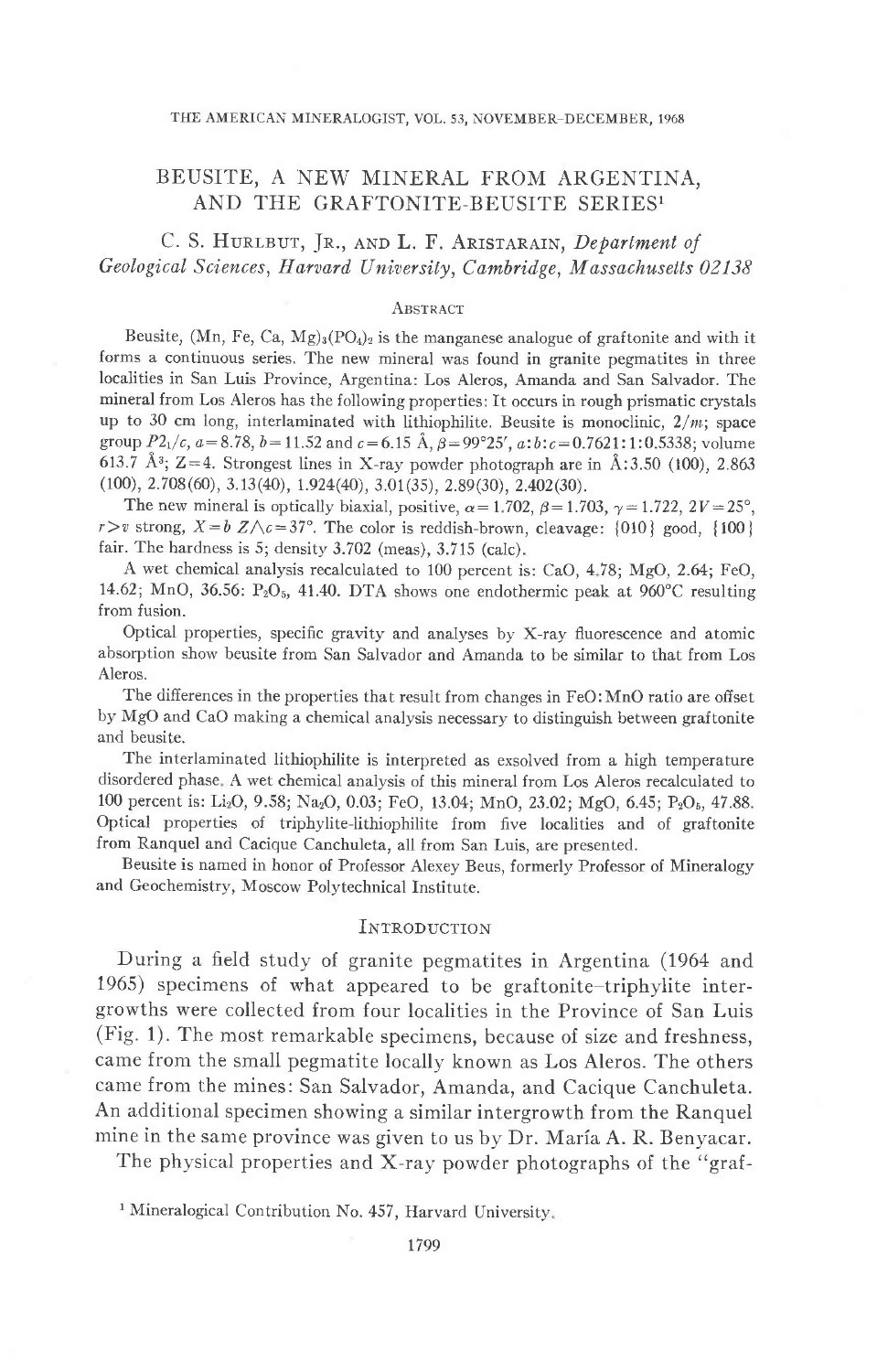

FIG. 1. Beusite and graftonite localities, San Luis, Argentina.

tonite" pointed to the presence of this mineral in all specimens. However, chemical analyses of the graftonite-like mineral from the first three aforementioned localities showed MnO to be in excess of FeO rather than the reverse which is characteristic of graftonite. This indicated the necessity of discriminating between graftonite and the manganese analogue.

A review of the literature shows uncertainty regarding the names applied to the minerals whose general formula can be expressed as (Fe, Mn, Ca, Mg)<sub>3</sub>(PO<sub>4</sub>)<sub>2</sub>. De Jesús (1933) described as mangualdite a mineral whose chemical analysis yielded a formula close to 2MnO.  $CaO \cdot P_2O_5$ , but whose physical properties were somewhat different from those of graftonite. Mason (1941) mentions the "graftonitemangualdite group" (p. 119) thus suggesting a series existed between the two minerals. However, in an addendum to the same paper (p. 175) he found by X-ray examination of type material that mangualdite is a member of the apatite group.

In 1950 Beus determined the weight percentages of oxides in a graftonite-like mineral as: FeO, 16.95: MnO, 30.77; CaO, 0.54; MgO, 9.50. The principal lines in a  $X$ -ray powder photograph of this mineral check with those of graftonite, but the physical properties are incomplete. Beus stressed the high content of MgO by naming the mineral magniophilite, although his was the first analysis of a graftonite-like mineral in which MnO was greater than FeO. Brooks and Shipway (1960) also presented a chemical analysis (p. 522) of a "member of the graftonite isomorphous series" in which MnO exceeds FeO.

Since the mineral of Brooks and Shipway (Australia) and the minerals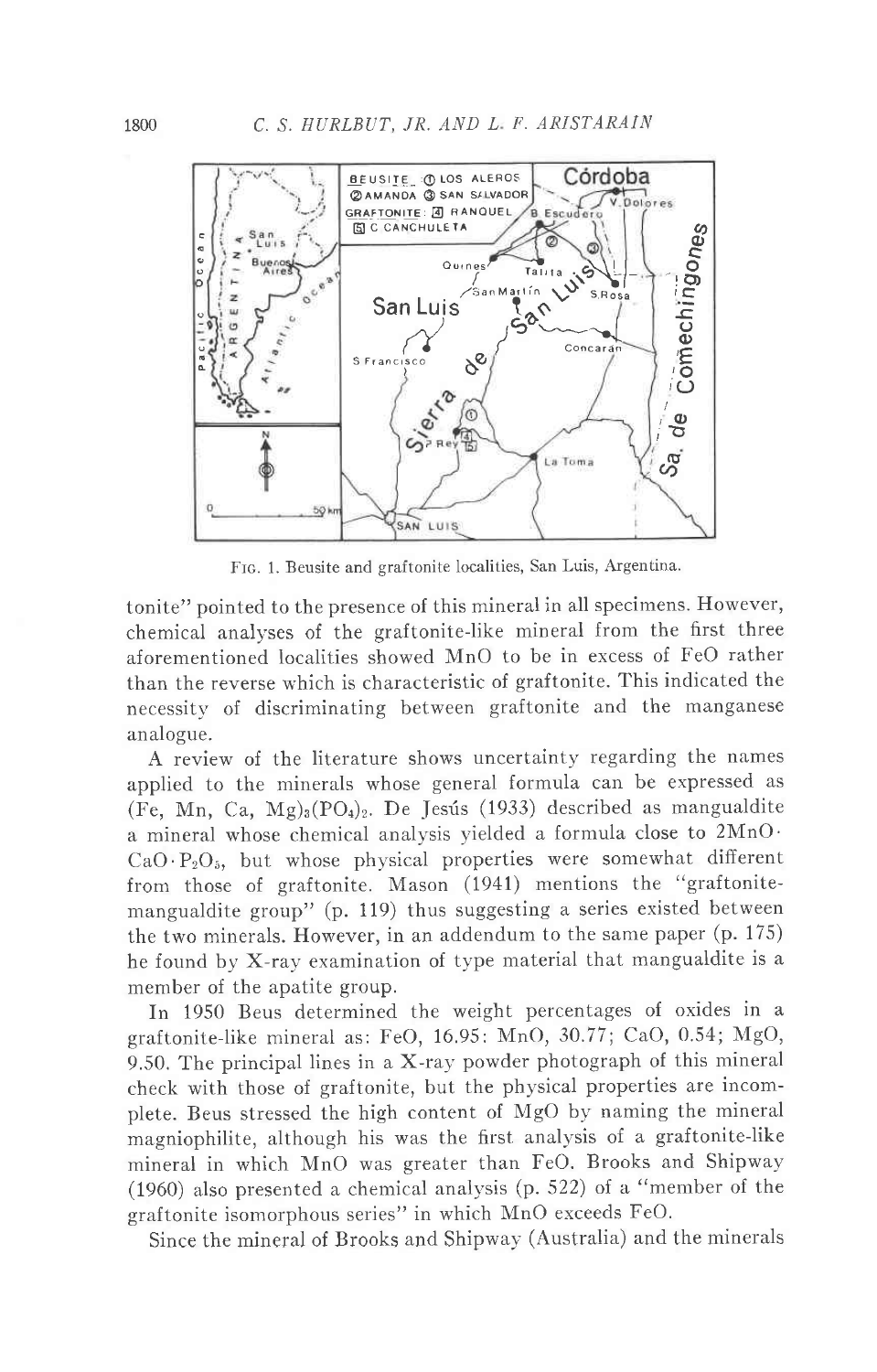from Los Aleros, San Salvador and Amanda (Argentina) are very low in MgO (1.2 to 2.56 wt.  $\%$ ) the name magniophilite is inapplicable to them. Recent chemical analyses suggest (see Fig. 5) that a complete solid solution exists, as in many other phosphates, between iron and manganese but only partial solid solution with regard to magnesium and calcium. To avoid further confusion in the nomenclature, we propose the name beusite for those members of the series in which the weight percent of MnO is greater than FeO.

Beusite<sup>1</sup> (pronounced bay' oosite) is named in honor of Alexey Beus, the first to report a mineral in the graftonite series in which Mn exceeded Fe. Dr. Beus, formerly Professor of Mineralogy and Geochemistry, Moscow Polytechnical Institute, is at present a Technical Adviser to the United Nations Secretariat.

# GEOLOGICAL SETTING

The beusite and graftonite localities in San Luis Province, Argentina are located on the eastern slope of the Sierra de San Luis. These mountains, part of the Sierras Pampeanas, begin at the city of San Luis and extend to the Sierra de los Comechingones, approximately 150 kilometers to the northeast. They are fault-block mountains with sharp escarpments to the northwest but tilted toward the southeast and rise above sea level to an elevation of 2000 meters, or 1500 meters above the surrounding plains.

The basement complex of the Sierra de San Luis is formed essentially of schists, gneisses, and quartzites, that have been intruded by granite with the formation of migmatites. The metamorphic rocks strike N-S with, in general, an easterly dip ranging from  $40^{\circ}$  to  $90^{\circ}$ . Genetically associated with the granite are abundant pegmatites and aplites. The age of the basement rocks is given as pre-Cambrian (González Bonorino, 1950; Linares, 1959) but other authors consider it Lower to Middle (?) Paleozoic. (Pastore and Ruiz Huidobro, 1952; Pastore and Gonzáles, 1954). The erosion following the uplift of the sierra during the Tertiary removed most of the pre-Tertiary and Tertiary sedimentary rocks leaving only minor patches of Permian rocks. Finally, minor effusions of Tertiary andesitic rocks and Quarternary basalts complete the general geologic picture of the sierra.

For details of the geology of the region one is referred to the papers by Pastore and Ruiz Huidobro (1952). Pastore and González (1954), González (1957) and Methol.<sup>2</sup>

<sup>1</sup> The mineral and name have been approved by the Commission on New Minerals and Mineral Names, IMA.

2 Methol, E. (1964) Descripci6n geol6gica de la Hoja 22 h, Santa Rosa, Provincia de San Luis, Argent, Repub. Dir. Nac. Mineria. Unpublished.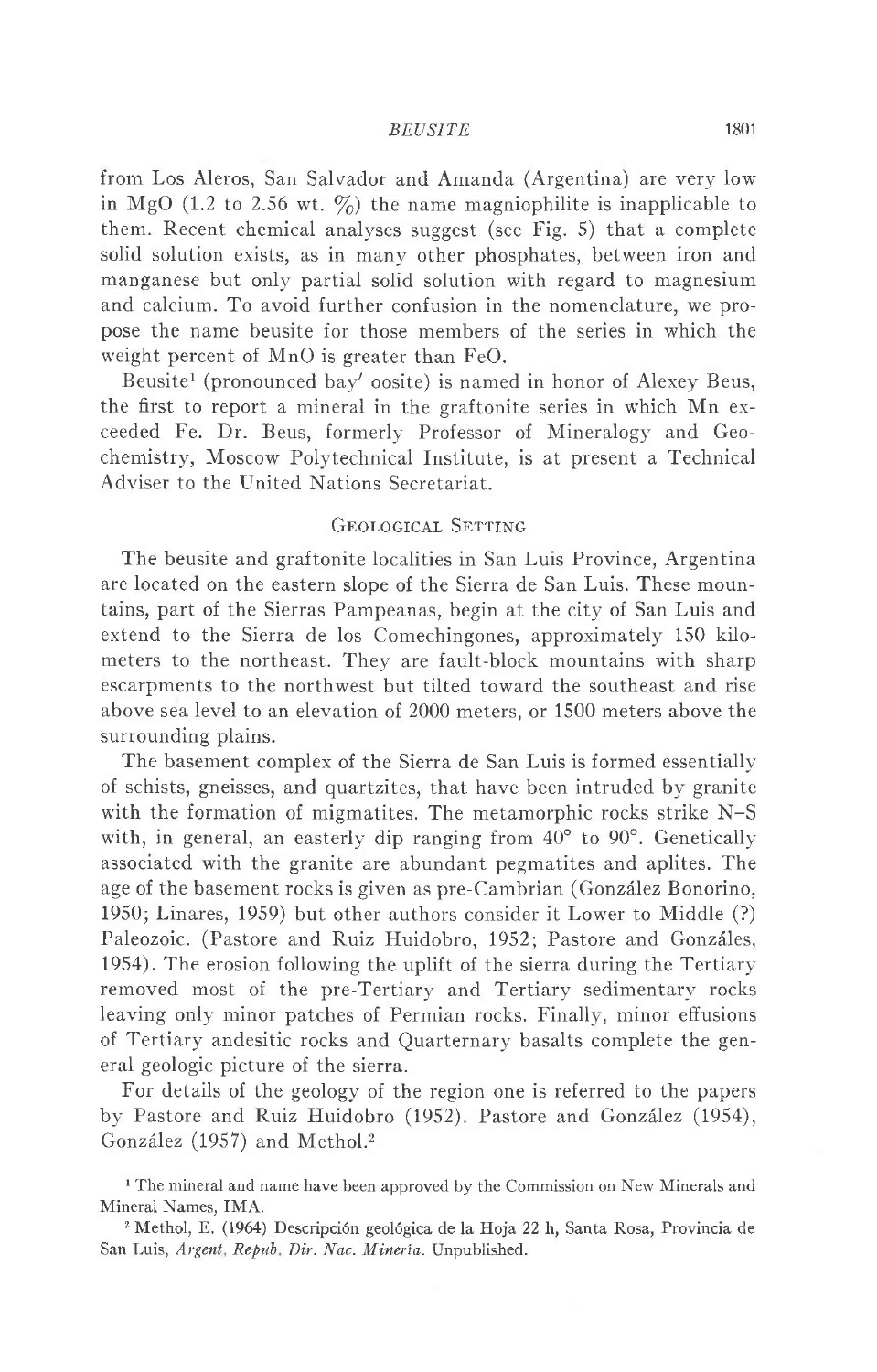## OCCURRENCE

The pegmatites of the Sierra de San Luis are tabular or lenticular, concordant bodies, generally zoned and many contain lithium and beryllium minerals. (Angelelli and Rinaldi, 1963; Herrera, 1963). All of them at which beusite or graftonite were found have commercial amounts of spodumene, beryl or muscovite, a characteristic of two-thirds of the reported graftonite Iocalities.

The obscure Los Aleros pegmatite located in the Departamento de Pringles, San Luis Province, is 800 meters to the west of the large pegmatite and beryl mine known as Santa Ana. This mine can be reached by following a secondary road 35 kilometers from La Toma toward Paso del Rey and from this point following the mine road for 8 kilometers to the north.

The Los Aleros pegmatite is tabular with N.S. strike and 80<sup>°</sup> dip to the east conforming to the enclosing mica schist. At the southern end of a small prospect pit  $(14 \text{ m long}, 1.5 \text{ m wide}, 5 \text{ m deep})$  rough prismatic crystals of beusite up to 30 centimeters in length were collected. Triplite and tourmaline were found in addition to quartz, microcline, plagioclase and muscovite.

In the northern part of the Sierra de San Luis, approximately 100 kilometers from Los Aleros in the Departamento Junin, there are two beryl mines known as Amanda and San Salvador. On the dumps at both of these pegmatites, specimens of beusite were collected. Amanda is approximately 36 kilometers northwest of Santa Rosa south of the road between this town and Balde de Escudero. San Salvador is approximately 20 kilometers NNW of Santa Rosa, west of the road from Santa Rosa to Punta del Agua.

A few kilometers south of Los Aleros and south of the Paso del Rey-La Toma road are the pegmatites of Ranquel and Cacique Canchuleta operating for beryl and muscovite. Graftonite was collected from the dump at Cacique Canchuleta but that from Ranquel was given to us.

AII the beusite and graftonite from these Argentine localities are fresh with the exception of graftonite from Cacique Canchuleta which has partially altered to heterosite. This change is similar to the first stage of alteration reported by Stanek (1955).

# PHYSICAL AND OPTICAL PROPERTIES

Beusite. Fresh beusite from Los Aleros is reddish-brown with the cleavages: {010} good and {100} fair. Its hardness is 5 and specific gravity, measured on the Berman Balance is  $3.702 \pm 0.005$ . The luster is vitreous and the streak pale pink. The optical properties are given in column 12 of Table 1. The physical properties of beusite from Amanda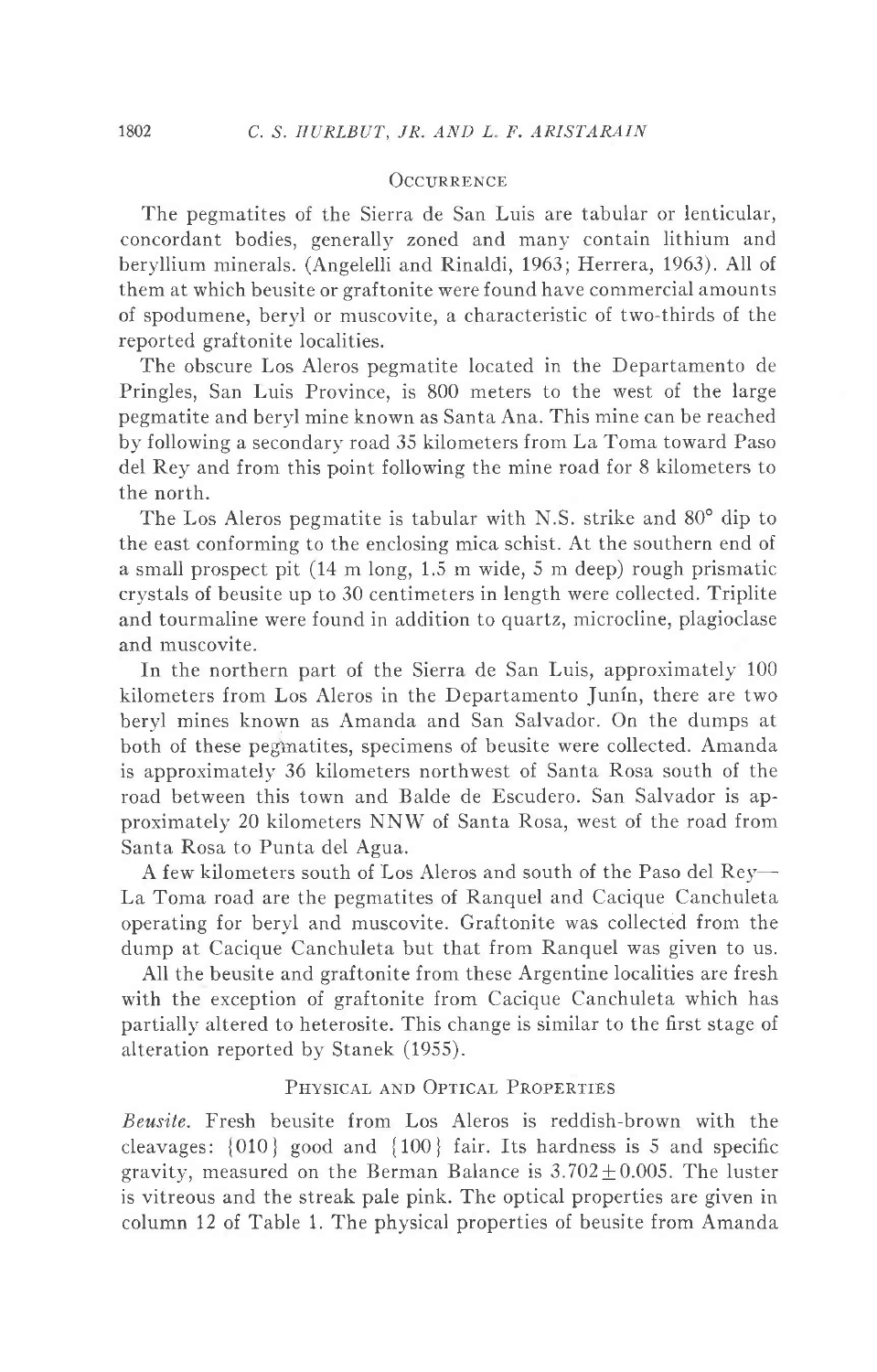|                     |                                                     |                                      |                       |                                                                             | Graftonite                                               |                                                                 |                                |                                                                                     |                                                                                           |                                                             | Beusite                                                  |                                                                              |
|---------------------|-----------------------------------------------------|--------------------------------------|-----------------------|-----------------------------------------------------------------------------|----------------------------------------------------------|-----------------------------------------------------------------|--------------------------------|-------------------------------------------------------------------------------------|-------------------------------------------------------------------------------------------|-------------------------------------------------------------|----------------------------------------------------------|------------------------------------------------------------------------------|
|                     |                                                     | $\mathbf{\hat{z}}$                   | $\tilde{\phantom{a}}$ | 4                                                                           | in,                                                      | ٥                                                               | $\overline{1}$                 | œ                                                                                   | Ö                                                                                         | $\supseteq$                                                 | $\Xi$                                                    | $12 \,$                                                                      |
|                     |                                                     | $7.59$<br>$2.58$<br>$2.82$<br>$2.56$ | 22.22                 | $15943$<br>$0943$<br>$0843$                                                 | $9.17$<br>$1.18$<br>$1.345$<br>$86.45$                   | 10 24<br>0 17<br>52 38<br>37 21                                 | $12.77$<br>$4.5.33$<br>$57.53$ | $\begin{array}{cccc}\n4 & 7 & 7 & 8 \\ 4 & 1 & 1 & 8 \\ 4 & 1 & 1 & 8\n\end{array}$ | $\begin{array}{c} 8.13 \\ 47.92 \\ 43.95 \end{array}$                                     | $\begin{array}{c} 70 \\ 4.32 \\ 29.38 \\ 14.10 \end{array}$ | 5.79<br>3.97<br>31.07<br>59.17                           | $8.15$<br>$4.50$<br>$24.39$<br>$62.39$                                       |
|                     |                                                     |                                      |                       |                                                                             |                                                          |                                                                 |                                |                                                                                     |                                                                                           |                                                             |                                                          |                                                                              |
|                     |                                                     |                                      |                       |                                                                             |                                                          |                                                                 |                                |                                                                                     |                                                                                           |                                                             |                                                          |                                                                              |
| ್ದಾರಿ<br>Ngộ<br>MnO | $14.02$<br>$0.93$<br>$57.45$<br>$27.60$             |                                      | 50.07                 |                                                                             |                                                          |                                                                 |                                |                                                                                     |                                                                                           |                                                             |                                                          |                                                                              |
|                     |                                                     |                                      |                       |                                                                             |                                                          |                                                                 |                                | $1.700$<br>$1.722$<br>$1.738$<br>$738$                                              |                                                                                           | $\frac{1.695}{1.715}$                                       | $\frac{1.708}{1.711}$<br>$\frac{45^{\circ}}{45^{\circ}}$ |                                                                              |
|                     |                                                     |                                      |                       |                                                                             |                                                          |                                                                 |                                |                                                                                     |                                                                                           |                                                             |                                                          |                                                                              |
|                     |                                                     |                                      |                       |                                                                             |                                                          |                                                                 |                                |                                                                                     |                                                                                           |                                                             |                                                          |                                                                              |
|                     |                                                     |                                      | $\frac{1.695}{1.719}$ |                                                                             | $\frac{1.710}{1.735}$<br>$\frac{50^{\circ}}{50^{\circ}}$ | $\frac{1.709}{1.714}$<br>$\frac{1.714}{53}$<br>$\frac{53}{775}$ | $\frac{1700}{1.720}$           |                                                                                     |                                                                                           |                                                             |                                                          | $\begin{array}{l} 1.702 \\ 1.703 \\ 1.722 \\ 25^\circ \\ 702 \\ \end{array}$ |
| 88770               | $\frac{1.705}{1.708}$<br>$\frac{1.708}{43^{\circ}}$ | 1.711<br>1.713<br>40°<br>40°<br>3.71 |                       | $\begin{array}{c} 1.700 \\ 1.705 \\ 1.724 \\ 55^{\circ} \\ 672 \end{array}$ |                                                          |                                                                 |                                |                                                                                     | $\begin{array}{l} 1.709 \\ 1.714 \\ 1.733 \\ 55^{\circ} \\ .783 \text{ (av)} \end{array}$ |                                                             |                                                          |                                                                              |

TARLE 1. RELATION OF DIVALENT METAL OXIDES TO OPTICAL PROPERTIES AND SPECIFIC GRAVITY OF GRAFTONITE AND BEUSITE<sup>8</sup>

<sup>a</sup> Arranged according to decreasing ratio of FeO: MnO.

<sup>b</sup> Weight percent as recalculated from analyses, Tables 5 and 6.

Lindberg (1950). 4. Grafton, N.H., U.S.A., Penfield (1900) and Lindberg (1950). 5. São Luiz do Paraitinga, São Paulo, Brazil, Franco and Porto (1952). 6. Nickel Plate Mine, South Dakota, U.S.A., Lindberg (1950). 7, 8, 10, 1. Brissago, Switzerland, Parker, et al. (1939). 2. East Alstead, N.H., U.S.A., Hurlbut, (1965); optics, this study. 3. Rice Mine, N.H., U.S.A., Salvador and Los Aleros. All from San Luis, Argentina. This study. Indices: Na light, ±0.001. 9. Greenwood, Maine, U.S.A., Glass and Fahey  $(1937)$ .

**BEUSITE** 

1803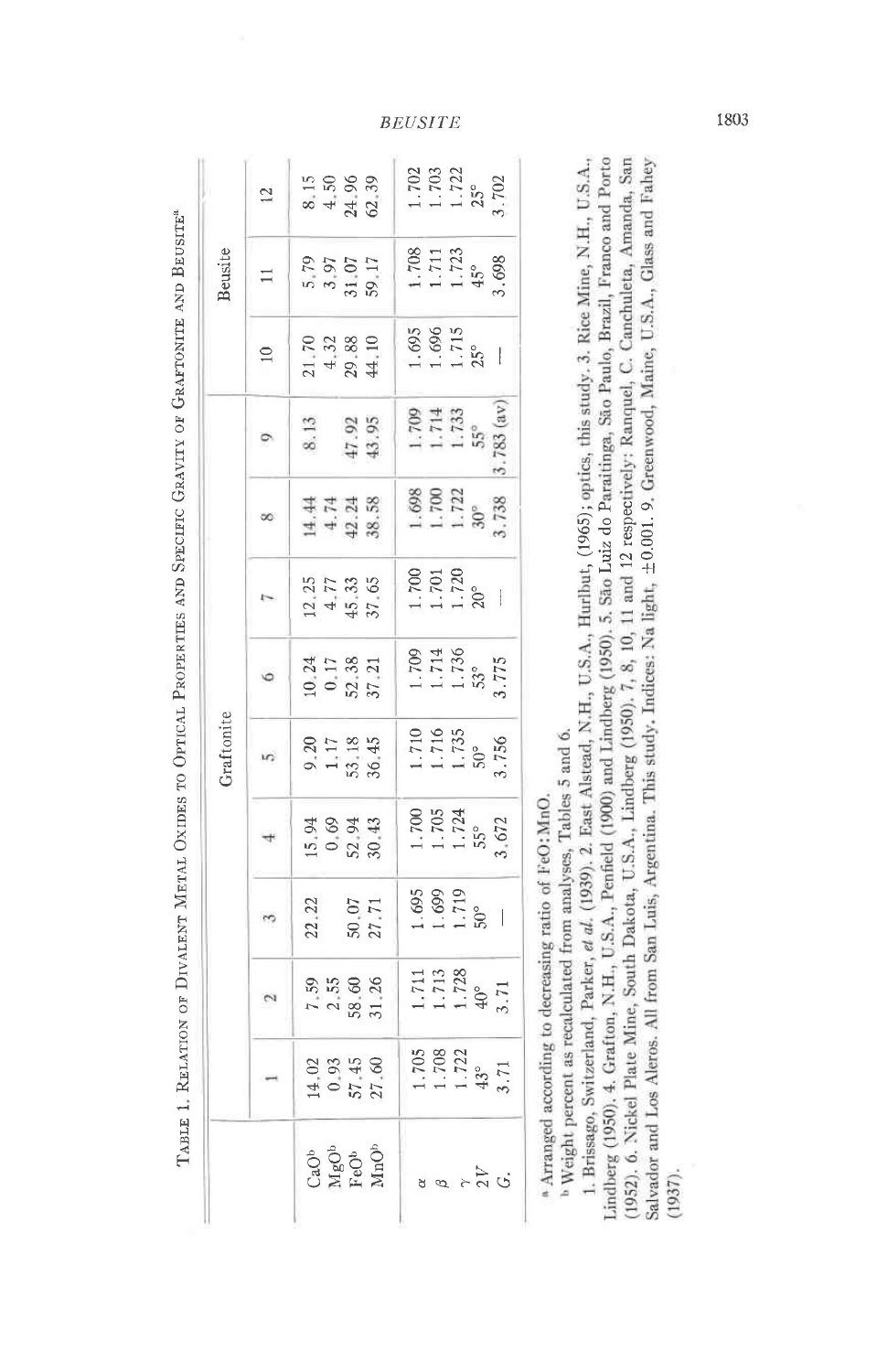and San Salvador are similar to those from Los Aleros; their optical properties are summarized in the same table, columns 10 and 11 respectively.

To compare the optical properties and specific gravities of the minerals of the graftonite-beusite series, selected sets of values are given in Table 1 with FeO, MnO, CaO and MgO expressed as weight percentage of the total amount of the divalent metal oxides. Included with these are data on graftonite from two new localities in Argentina, Ranquel and Cacique Canchuleta, columns 7 and 8 respectively. AII members of the series are optically positive and have strong to very strong dispersion with  $r > v$ . No pleochroism was observed in the minerals from Argentina.

No clear cut relations could be established between optical properties, specific gravity and variation in chemical composition. However, as is to be expected in an iron-manganese series, there is a trend for both indices of refraction and specific gravity to increase with increasing percentage of iron. At the same time the effect of calcium and magnesium is to markedly decrease these values offsetting the differences related to iron and manganese. Consequently, optical and physical properties are not diagnostic in distinguishing even those members of the series having greatly different Fe: Mn ratios. For example, compare columns 4 and 12 of Table 1. Although, there are insufficient data to generalize, a small axial angle may result from a high manganese content.

Intergrown mineral. Lithiophilite was identified as the mineral interlaminated with beusite found in all the San Luis localities. The identification of this mineral from Los Aleros was made by chemical analysis and physical properties. The lithium mineral from the other localities was determined by optical properties and/or its alteration products. However, for certain identification of triphylite-lithiophilite, the determination should be verified by chemical means since the triphylite-lithiophilite series is subject to the same variation in properties as is this graftonite-beusite series. The optical properties and alteration products of the lithiophilite are summarized in Table 2.

Lithiophilite from Los Aleros is unusuallv fresh, with gray color, cleavage:  $\{100\}$  perfect,  $\{010\}$  fair, and  $\{011\}$  poor. The measured specific gravity is 3.365. The strongest lines in an X-ray powder photograph are in A: 3.013 (100), 2.525 (62),4.287 (62), 3.488 (48), 5.149 (32), 2.778 (22),3.921 (22) and 2.463 (20).

Because of their high quality the specimens from this locality offered an excellent opportunity to study the relationship of the interlaminated mineral. Individual lavers of uniform thickness extend for more than 10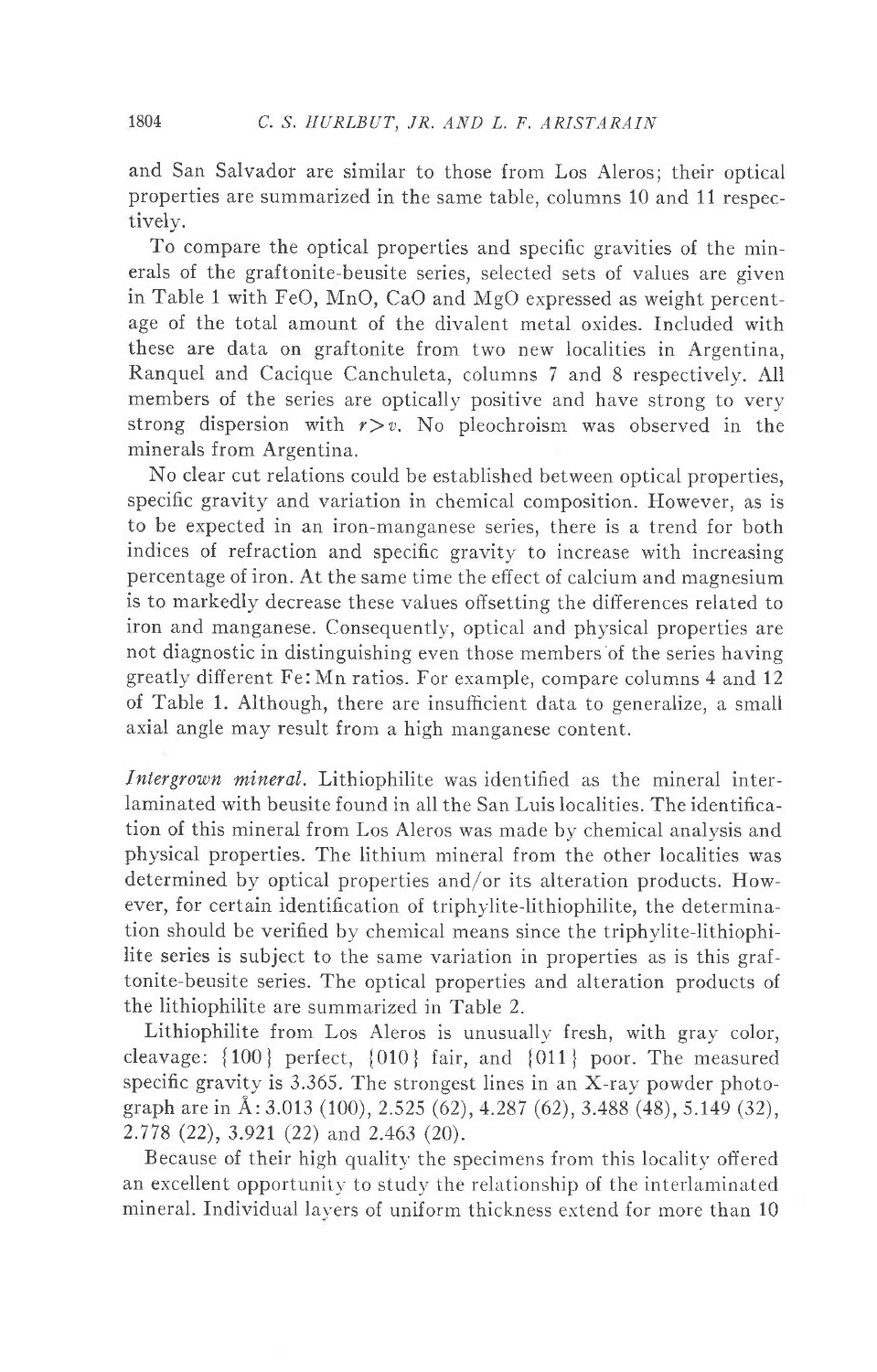| Locality      | $\alpha$                 | $\beta$ |        | 2V                       | Sign                     | Dispersion | Alteration                                                      |
|---------------|--------------------------|---------|--------|--------------------------|--------------------------|------------|-----------------------------------------------------------------|
| Los Aleros    | 1.665                    | 1.669   | 1.672  | $80^\circ$               | ₩                        | r < v      | fresh                                                           |
| San Salvador  | 1.672                    | 1.673   | 1.683  | $25^{\circ}$             | $^{+}$                   | r < v      | partially to                                                    |
| Amanda        | 1.673                    | 1.675   | 1.680  | $70^{\circ}$             | $^{+}$                   | r < v      | sicklerite<br>partially to<br>sicklerite and                    |
| C. Canchuleta | $\overline{\phantom{a}}$ | m.      | $\sim$ | $\overline{\phantom{a}}$ | $\sim$                   | $\equiv$   | purpurite<br>completely to<br>purpurite or                      |
| Ranquel       | 1.669                    | 1.676   | 1.678  | $55^{\circ}$             | $\overline{\phantom{a}}$ | r < v      | heterosite<br>partially to<br>ferrisicklerite<br>and heterosite |

## TABLE 2. OPTICAL PROPERTIES AND ALTERATION PRODUCTS OF TRIPHYLITE-LITHJOPHILITE<sup>&</sup> INTERLAMINATED WITH BEUSITE AND GRAFTONITE FROM SAN LUIS, ARGENTINA

 $^{\circ}$  Na light  $\pm 0.001$ .

centimeters (see Fig. 2) with their thicknesses roughly inversely proportional to their density distribution.

Observations made on three mutually perpendicular thin sections from a large fragment indicate that all the beusite layers have a common crystallographic orientation. The lithiophilite on the other hand presents several optical orientations, as seen in Figure 3. The interface of the layers is an undulating surface essentially parallel to the best cleavage,  ${010}$ , of beusite.



FIG. 2. Fragment of beusite-lithiophilite from Los Aleros, San Luis. The narrower bands are lithiophilite, darkened by a slight surface alteration.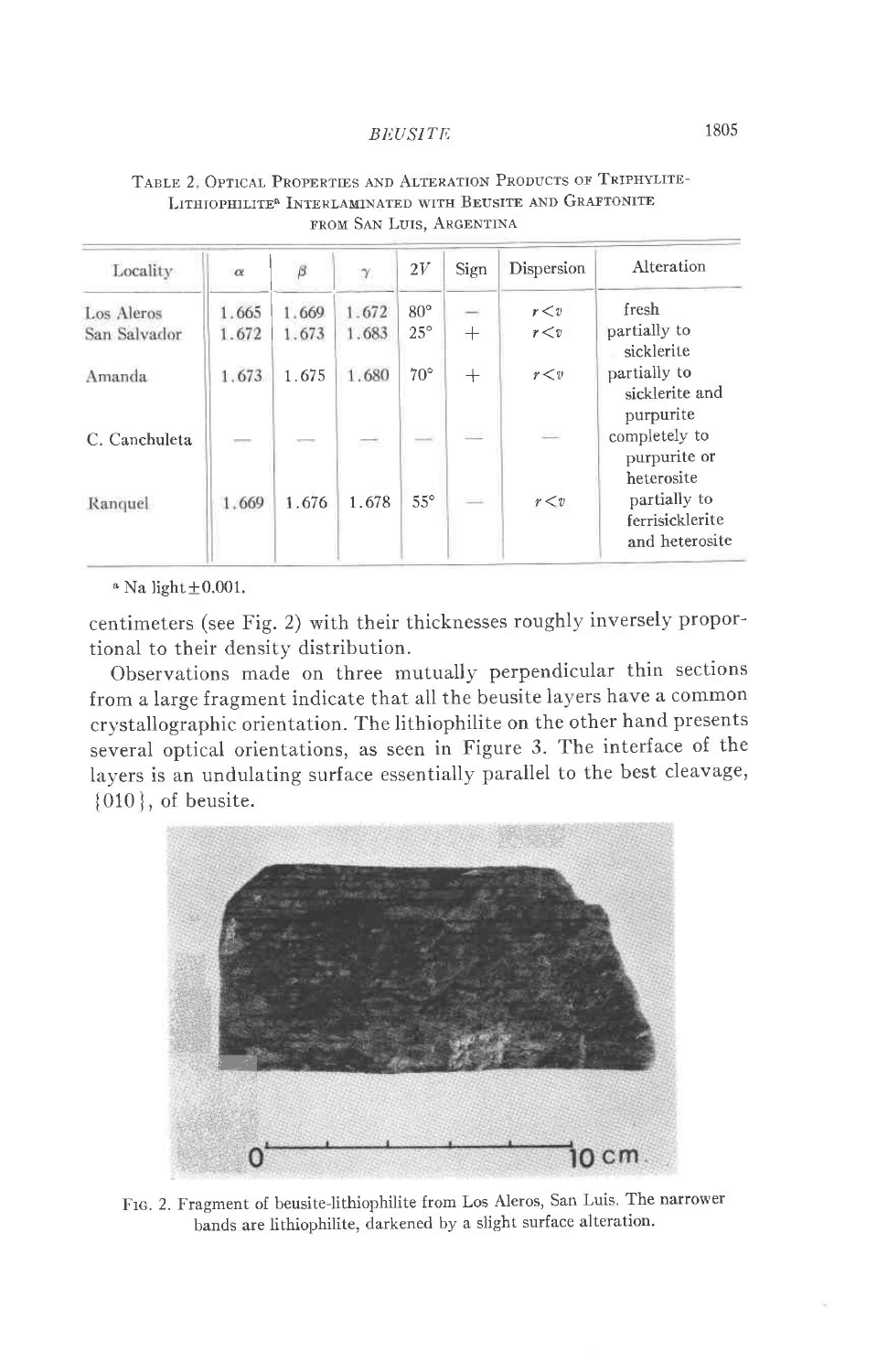

FIG. 3. Beusite-lithiophilite thin section from the center of a crystal. Note the lithiophilite (dark) shows two orientations whereas the beusite is constant throughout. Crossed polars.

To establish the crystallographic relationship of the two minerals, fragments were selected composed of both phases in which the orientation of beusite was known. Using the optical goniometer the cleavages of lithiophilite were identified and three types of intergrowth were established. Given in order of decreasing frequency these are:

|    | Beusite Lithio. Beusite Lithio.            |  |                                                |  |
|----|--------------------------------------------|--|------------------------------------------------|--|
|    | 1. $(010)$   $(110)$ and $[101]$   $[110]$ |  |                                                |  |
| 2. |                                            |  | $(010)$ $(522)$ and $[102)$ $[0]$              |  |
| 3. |                                            |  | $(010)$ $(121)$ and $[100]$ $[2\overline{1}0]$ |  |

Toward the edges of the rough crystals the regular banding gives wav to a fine granular intergrowth of the same phases (see Fig.4). AII the characteristics of the intergrowth argue more strongly for exsolution from a parent phase than does rhythmic deposition as suggested by Penfield (1900) or replacement along graftonite cleavages by late stage pegmatitic solutions. The granular texture is interpreted as rapid cooling from crystal boundaries with reduced ionic mobility.

The mineral intergrown with graftonite at Ranquel was established as triphylite by an electron microprobe analysis (Mn:Fe). That from Cacique Canchuleta is completely altered to purpurite or heterosite.

## X-RAY STUDY OF BEISITE

Beusite is monoclinic,  $2/m$ . The extinctions in single crystal X-ray precession photographs (Mo/Zr) taken with  $b$  and  $c$  as the precession axes yield the space group  $P2<sub>1</sub>/c$  the same as reported for graftonite by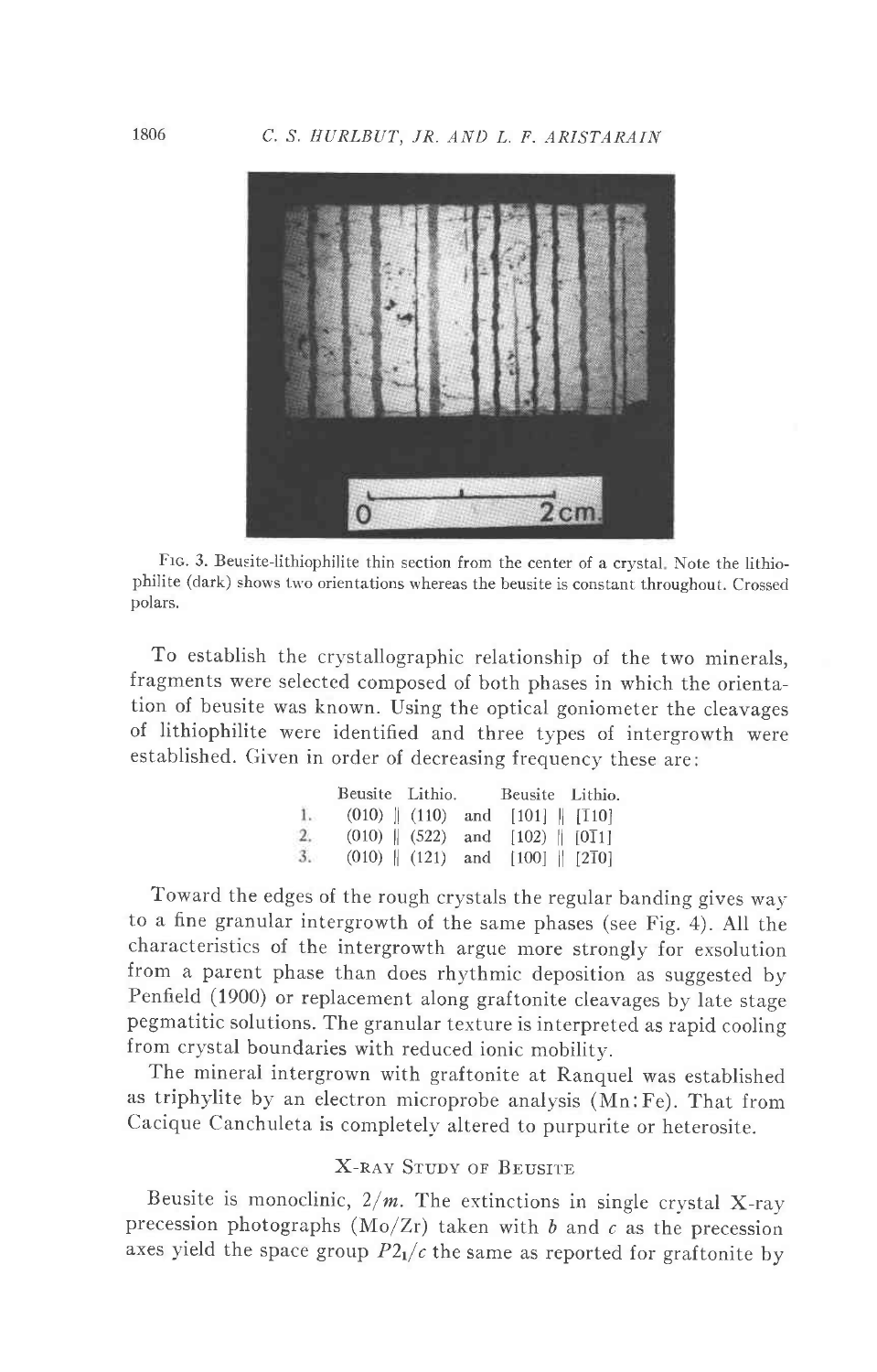

FIG. 4. Photomicrograph of thin section of the granular intergrowth of beusite-lithiophilite from the edge of a crystal. Crossed polars. Diameter of field 2 mm.

Lindberg (1950). Table 3 presents the cell dimensions of beusite from Los Aleros, San Luis and of graftonite from the Nickel Plate Mine, South Dakota.

The spacings of beusite given in Table 4 were derived from powder

|                                                                               | <b>Beusite</b><br>(Los Aleros—San Luis) | Graftonite <sup>a</sup><br>(Nickel Plate Mine,<br>South Dakota) |
|-------------------------------------------------------------------------------|-----------------------------------------|-----------------------------------------------------------------|
| $\overline{a}$                                                                | 8.78                                    | 8.87                                                            |
| ĥ                                                                             | $11.52 \pm 0.01$ Å                      | $11,57\overline{\smash{\big\}}\lambda$                          |
| $\epsilon$                                                                    | 6.15                                    | 6.17                                                            |
| β                                                                             | $99^{\circ} 25' + 15'$                  | 99° $12' \pm 15'$                                               |
| a:b:c                                                                         | 0.7621:1:0.5338                         | 0.766:1:0.533                                                   |
| Cell volume Å <sup>3</sup>                                                    | 613.7                                   | 625                                                             |
| Z                                                                             | $\overline{4}$                          | $\overline{4}$                                                  |
| Space group<br>Density:                                                       | $P2_1/c$                                | $P2_1/c$                                                        |
| measured<br>calculated for                                                    | $3.702 \pm 0.005$                       | 3.775                                                           |
| $(Mn_{1-77}Fe_{0.70}$<br>$Ca_{0.29}Mg_{0.22}$ (PO <sub>4</sub> ) <sub>2</sub> | 3.715                                   |                                                                 |

| TABLE 3. UNIT-CELL DATA FOR BEUSITE AND GRAFTONITE |
|----------------------------------------------------|
|----------------------------------------------------|

 $a$  Lindberg (1950).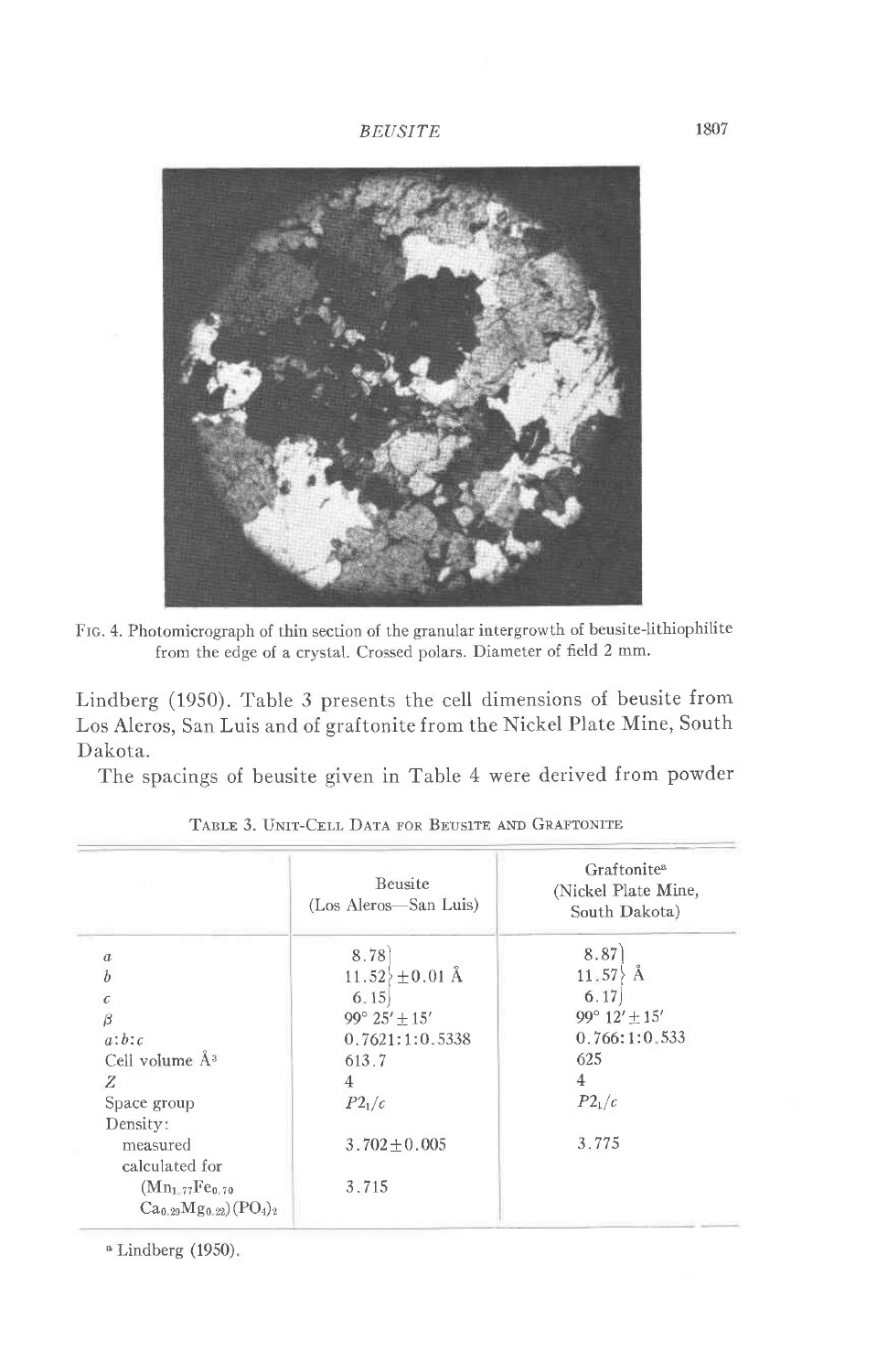|                               |                 | Beusite <sup>3</sup>                      |                                        |                                      | Graftoniteb                   |                  |                                 | Beusite <sup>n</sup>         |                                |                         | Graftoniteb                   |
|-------------------------------|-----------------|-------------------------------------------|----------------------------------------|--------------------------------------|-------------------------------|------------------|---------------------------------|------------------------------|--------------------------------|-------------------------|-------------------------------|
|                               |                 | Los Aleros, San Luis, Argentina           |                                        |                                      | Nickel Plate.<br>S.D., U.S.A. |                  | Los Aleros, San Luis, Argentina |                              |                                |                         | Nickel Plate.<br>S.D., U.S.A. |
| Ι                             | $d$ (obs.)<br>Ä | $d$ (calc) <sup><math>c</math></sup><br>Ă | hkl <sup>e</sup>                       | $\overline{I}$                       | $d$ (obs.)<br>Å               | X                | $d$ (obs.)<br>Å                 | $d$ (calc) <sup>c</sup><br>Ä | hkl <sup>e</sup>               | I                       | $d$ (obs.)<br>Ă               |
| 20<br>100 <sub>b</sub>        | 4.29<br>3:49    | 4.293<br>3,607                            | 111<br>121                             | $\sqrt{2}$<br>1                      | 4.31<br>3.61                  | 5                | 1.967                           | 1.970<br>1.965               | $\bar{2}42$<br>332             | $\mathbf{I}$            | 1.970                         |
|                               |                 | 3.510<br>3.462                            | 130<br>220<br>$\overline{\phantom{a}}$ | 9<br>1                               | 3.50<br>3.36                  | 40               | 1.926b                          | 1.932<br>1.927<br>1.920      | 213<br>$\overline{1}23$<br>060 | $\overline{\mathbf{2}}$ | 1.927                         |
| 40                            | 3.13            | 3.130                                     | 131                                    | 1                                    | 3.17                          | 5                | 1.891                           | 1,891                        | 412                            | t.                      | 1.892                         |
| 35                            | 3,01            | $\leftarrow$<br>$3 - 021$                 | $\overline{1}02$                       | 1<br>4                               | 3.08<br>$3 - 02$              | $\overline{5}$   | 1.874                           | 1,876<br>1,879               | 113<br>431                     | $\mathbf{I}$            | 1.875                         |
| 25                            | 2.94            | 2.955<br>2.934                            | 131<br>012                             | $\overline{4}$                       | 2.956                         | 10               | 1.832                           | 1.831<br>1.832               | 061<br>$\overline{1}$ 52       | 1                       | 1,836                         |
| 30                            | 2,89            | 2.887<br>2.880                            | 300<br>040                             | $\overline{\mathbf{c}}$              | 2.902                         | 5.               | 1.802                           | 1.801<br>1.803               | 350<br>242                     | $\mathbf{I}$            | 1.802                         |
| 100 <sub>b</sub>              | 2.863           | 2.873                                     | 230                                    | 10                                   | 2.860                         |                  |                                 | 1.805                        | $\overline{1}33$               |                         |                               |
| 20                            | 2.846           | 2.850<br>2.712                            | 221<br>$\overline{3}11$                | $\mathbf{1}$                         | 2.810                         |                  |                                 |                              |                                | 1                       | 1.788                         |
| 60                            | 2.708           | 2.701                                     | $\overline{2}02/$                      | 7                                    | 2.715                         | 5                | 1.754                           | 1.755<br>1.753               | 260<br>252                     | $\boldsymbol{2}$        | 1.757                         |
| 5                             | 2.502           | 2.511<br>2.494                            | $\bar{3}21$<br>231                     | $\mathbf{1}$<br>$\mathbf{1}$         | 2.550<br>2.510                | 5                | 1.732                           | 1.733<br>1.732<br>1.731      | 431<br>500<br>440              | $\mathbf{1}$            | 1.733                         |
| 30                            | 2.402           | 2.402<br>2.398                            | 311<br>240                             | $\boldsymbol{\mathcal{S}}$           | 2,412                         | 5<br>$\tilde{5}$ | 1.712<br>1.680                  | 1.713<br>1.680               | 510<br>351                     | 1<br>$\overline{2}$     | 1.711<br>1.687                |
| $\mathbf 5$<br>$\overline{5}$ | 2,372<br>2,301  | 2.375<br>2,303                            | 132<br>241                             | $\cdot$ <sub>2</sub><br>$\mathbf{1}$ | 2.377<br>2.311                | $\overline{5}$   | 1.654                           | 1:655<br>1.654               | 043<br>223                     | 1                       | 1.658                         |
| 5                             | 2.273           | 2,286<br>2,268                            | 302)<br>212                            | 1                                    | 2.271                         | 20               | 1.635                           | 1.640<br>1.632               | 402<br>252                     |                         |                               |
| 5                             | 2.222           | 2.227<br>2.224                            | 150<br>132                             | $\mathbf{1}$                         | $2 - 230$                     | 10               | 1.616                           | 1.630<br>1.617               | $\overline{3}33$<br>170        | $\overline{2}$          | 1.617                         |
| $\mathcal{S}$                 | 2.137           | 2.147<br>2.128                            | 222<br>410 <sup>2</sup>                | $\overline{2}$                       | 2.133                         | $\mathbf 5$      | 1.598                           | 1.599<br>1,596               | 360<br>442                     | 1                       | 1.600                         |
| 5                             | 2.064           | 2.063                                     | 151                                    | $\overline{2}$                       | 2.067                         |                  |                                 |                              |                                |                         |                               |
| 10                            | 2.038           | 2.039<br>2.034                            | 340<br>250/                            | $\overline{2}$                       | 2.042                         |                  | Plus 12 additional lines.       |                              |                                |                         | Plus 30 addi-<br>tional lines |

| TABLE 4. X-RAY POWDER DATA FOR BEUSITE AND GRAFTONITE                                                    |  |  |
|----------------------------------------------------------------------------------------------------------|--|--|
| (Fe K $\alpha$ = 1.93728 Å, Fe K $\alpha$ <sub>1</sub> = 1.93597 Å; Mn filter) Camera diameter 114.59 mm |  |  |

 $^{\rm a}$  This study.

 $<sup>b</sup> Lindberg (1950)$ .</sup>

e Calculated on an IBM 7094 Computer.

photographs (Cu/Ni) but with intensities obtained from diffractometer charts. The calculated  $d$  values and indices were determined with an IBM 7094 Computer. A comparison of these with spacings of graftonite from the Nickel Plate Mine given in the same table, shows no clear cut relation with chemical composition. The same is true for all the published  $d$  values of members of the series.

### CHEMICAL ANALYSES

Beusite. Beusite and lithiophilite from Los Aleros were separated for chemical analysis. Because the bands are comparatively wide and easily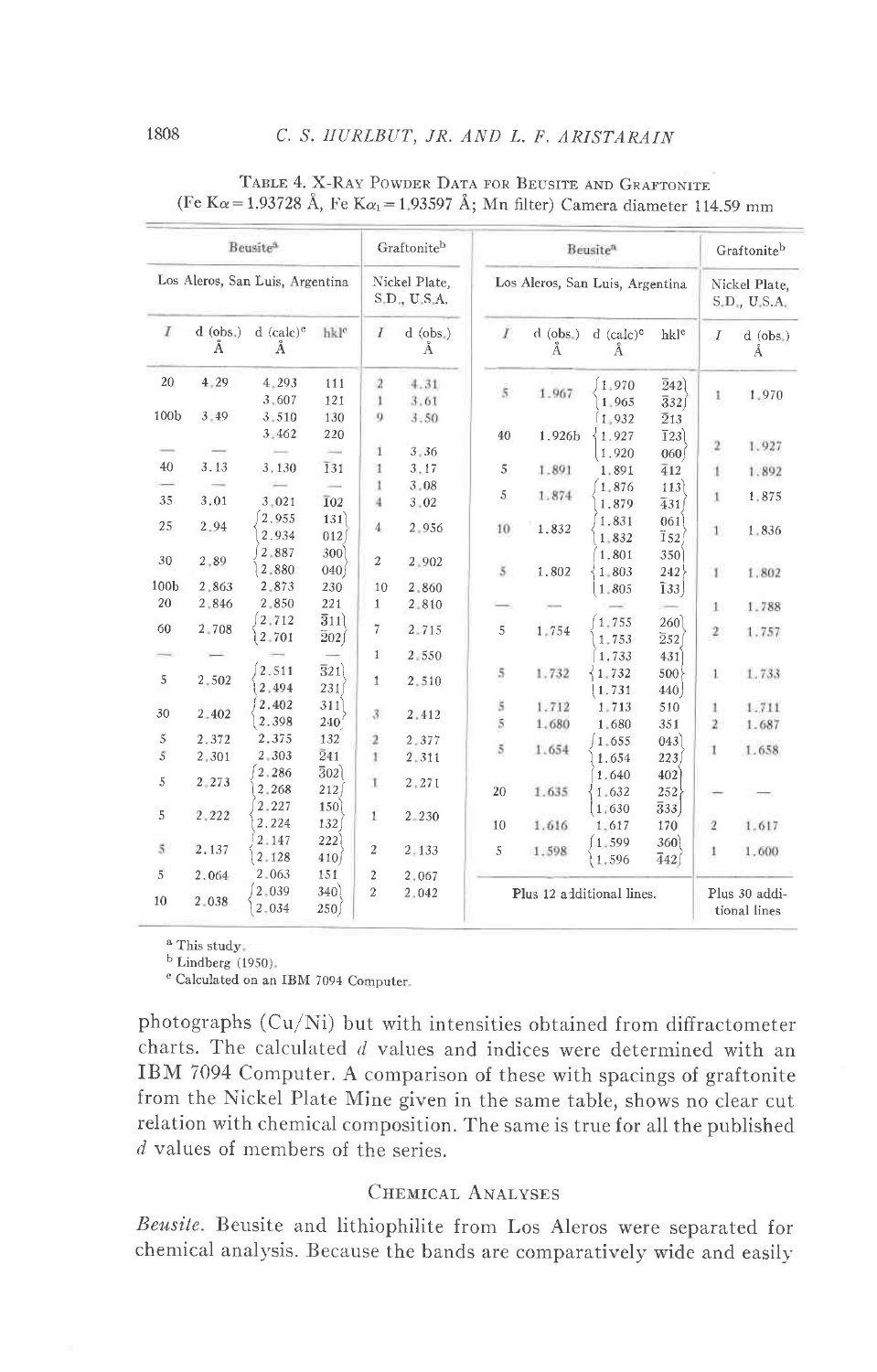|                       | Wt%          | Wt $\%$           |          | Atomic proportions |                             |
|-----------------------|--------------|-------------------|----------|--------------------|-----------------------------|
|                       | $\mathbf{1}$ | recalculated<br>2 |          | 3                  | $(P = 2)$<br>$\overline{4}$ |
| CaO                   | 4.64         | 4.78              | Ca       | 0.0852             | 0.2920                      |
| MgO                   | 2.56         | 2.64              | Mg       | 0.0655             | 0.2246                      |
| FeO                   | 14.2         | 14.62             | Fe       | 0.2035             | 0.6976                      |
| MnO                   | 35.5         | 36.56             | Mn       | 0.5154             | 1.7668                      |
| $P_2O_5$              | 40.2         | 41.40             | P        | 0.5834             | 2.0000                      |
| Li <sub>2</sub> O     | 0.14         |                   | $\Omega$ | 2.3111             | 8.0020                      |
| Na <sub>2</sub> O     | none         |                   |          |                    |                             |
| SiO <sub>2</sub>      | 1.5          |                   |          |                    |                             |
| $H_2O(-110^{\circ}C)$ | 0.17         |                   |          |                    |                             |
| $H_2O$ (+110°C)       | 0.8          |                   |          |                    |                             |
| Total                 | 99.71        | 100.00            |          |                    |                             |

TABLE 5. CHEMICAL ANALYSIS OF BEUSITE FROM LOS ALEROS, SAN LUIS, ARGENTINA

1. Dr. Jun Ito, analyst, by wet methods. A spectrographic analysis showed traces of Al, Na, Zn, Ag, Cu and Bi.

2. Analysis recalculated to 100 percent disregarding  $Li_2O$ ,  $SiO_2$  and  $H_2O$ .

split along the interface, relatively pure samples could be obtained by hand picking. Wet chemical analyses were made by Dr. Jun Ito on samples that were estimated to be at least 98 percent pure. The results are given for beusite in Table 5 and for lithiophilite in Table 7.

In column 4 of Table 5 are given the atomic proportions of beusite disregarding  $Li_2O$ ,  $SiO_2$  and  $H_2O$ . These values yield the empirical formula  $(Mn_{1.77}Fe_{0.70}Ca_{0.29}Mg_{0.22})(PO_4)_2$  or  $(Mn,Fe,Ca,Mg)_{2.98}(PO_4)_2$ which is very close to the theoretical formula  $R_3^{2+}$  (PO<sub>4</sub>)<sub>2</sub>.

The graftonite-like minerals from Amanda, San Salvador, Ranquel and Cacique Canchuleta, were analyzed by Dr. D. L. Giles. CaO, MnO, FeO were determined by X-ray fluorescence, and MgO by atomic absorption. The results given in Table 6 show that the first two are beusite (columns 15 and 17) and the last two are graftonite (columns 12 and 13) with high manganese content.

fn Dana's System of Mineralogy Vol. 2, 1951, it is stated that, "A limited isomorphous series extends between Fe, Mn and Ca, - - -". Since that time new analyses have become available. These, as well as older analyses are summarized in Table 6 and graphically presented in Figure 5, in percentages of the total divalent metal oxides. They suggest that a complete series extends between Fe and Mn with a partial substitution by Ca and Mg. Because the molecular weights of FeO and MnO are very close, the 50 weight percent boundary between graftonite and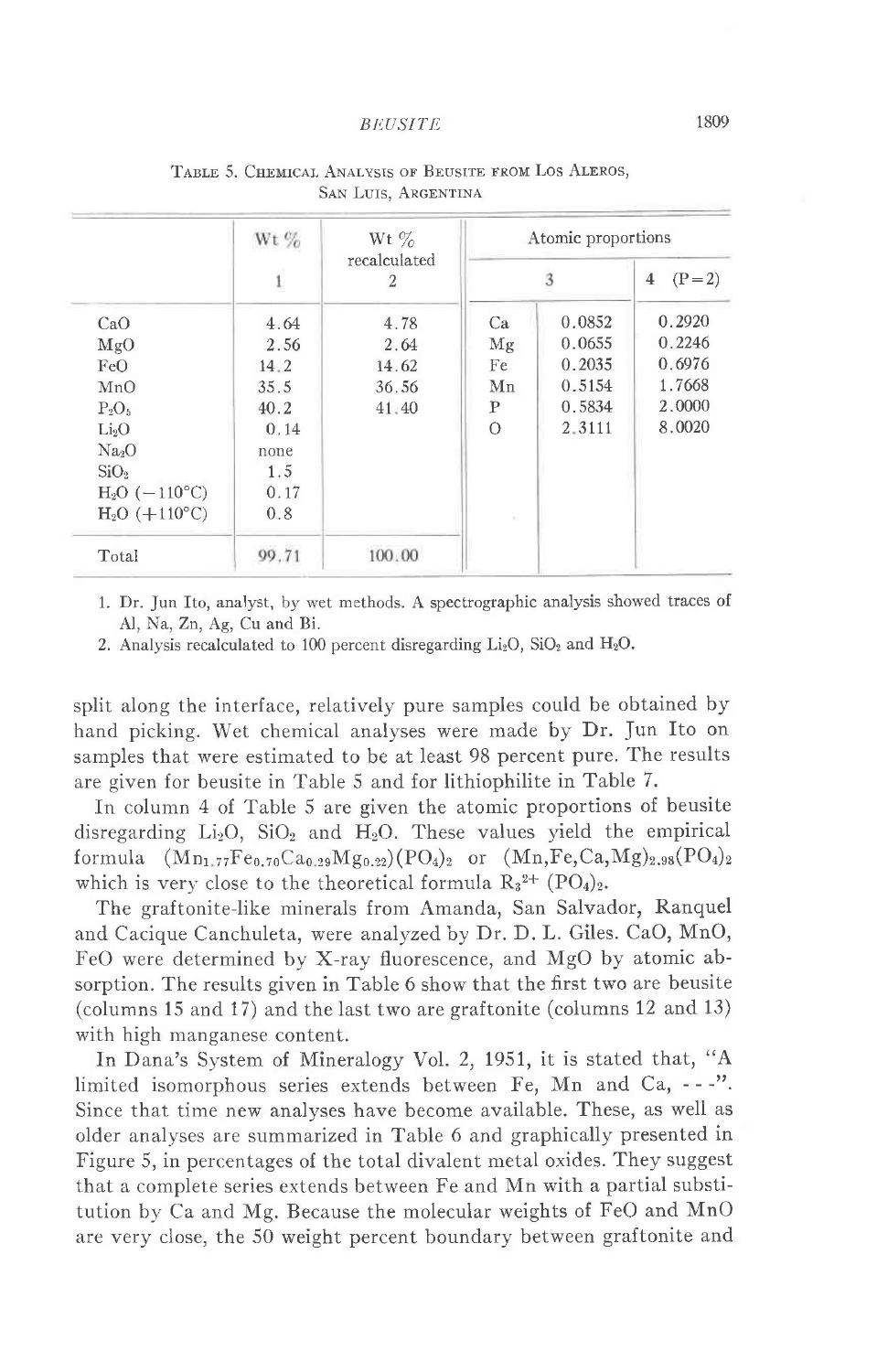|                          |           |             |                    |                    | Graftonite     |        |        |            |                |          |
|--------------------------|-----------|-------------|--------------------|--------------------|----------------|--------|--------|------------|----------------|----------|
|                          | Synthetic |             | Meteoritic         |                    |                |        |        | Pegmatitic |                |          |
|                          | 1         | $\,2$       | Ï                  | $\ddot{+}$         | $\mathfrak{h}$ | 6      | 7      | 8          | $\overline{Q}$ | 10       |
| CaO                      |           | none        | none               | none               | 7.95           | 4.29   | 12.80  | 9.23       | 5.50           | 6.00     |
| MgO                      |           | none        | none               | попе               | 0.53           | 1.44   |        | 0.40       | 0.70           | 0.10     |
| FeO                      | 60.29     | 60.04       | 54.44              | 56.46              | 32.58          | 33.10  | 28 84  | 30.65      | 31.80          | 30.70    |
| MnO                      |           | $3 - 10$    | 4.48               | 5.29               | $15 - 65$      | 17.66  | 15.96  | 17.62      | 21.80          | 21.81    |
| $P_2O_5$                 | 39.71     | $36.86^{b}$ | 41.08 <sup>b</sup> | 38.25 <sup>b</sup> | 40.81          | 41.08  | 41.65  | 41.20      | 38,20          | 39.66    |
| $H_2O$                   |           |             |                    |                    |                | 0.55   |        | 0.75       | 0.60           | 0.60     |
| Rem.                     |           |             |                    |                    | 2.60           | 1.71   |        | 0.33       | 1.30           | $0 - 89$ |
| Total                    | 100.00    | 100.00      | 100.00             | 100.00             | $100 - 12$     | 99.83  | 99.25  | $100 - 18$ | 99.90          | 99.76    |
| FeO: MnO 1:0<br>Wt. $\%$ |           | 1:0.05      | 1:0.08             | 1:0.09             | 1:0.48         | 1:0.53 | 1:0.55 | 1:0.57     | 1:0.69         | 1:071    |

### TABLE 6. CHEMICAL ANALYSES<sup>8</sup> OF THE GRAFTONITE-BEUSITE SERIES ARRANGED ACCORDING TO DECREASING RATIO OF FeO: MnO (WT. PERCENT)

|                      |           | Graftonite         |                    |           |                    |        | Beusite     |        |          |             |
|----------------------|-----------|--------------------|--------------------|-----------|--------------------|--------|-------------|--------|----------|-------------|
|                      |           |                    |                    |           | Pegmatitic         |        |             |        |          | Synthetic   |
|                      | 11        | 12                 | 13                 | 14        | 15                 | 16     | 17          | 18     | 19       | 20          |
| CaO                  | 4:50      | 6.7                | 7.9                | 4.71      | 12.2               | 0.54   | 3.3         | 5.1    | 4.64     |             |
| MgO                  |           | 2.61               | $2 - 59$           | none      | 2.43               | 9.50   | 2.26        | 1.2    | 2.56     |             |
| FeO                  | 32.33     | 24.8               | 23.1               | $27 - 78$ | 16.8               | 16.95  | 17.7        | 15.2   | 14.2     |             |
| MnO                  | $23 - 22$ | 20.6               | 21.1               | 25.48     | 24.8               | 30.77  | 33.7        | 35.9   | $35 - 5$ | 59.99       |
| $P_2O_5$             | 38.94     | 45.29 <sup>b</sup> | 45.31 <sup>b</sup> | 40.03     | 43.77 <sup>b</sup> | 42.53  | $43.04^{b}$ | 40.8   | $40 - 2$ | 40.01       |
| H <sub>2</sub> O     | 0.54      |                    |                    | 0.60      |                    | 0.42   |             | 0.7    | 0.97     |             |
| $Rem_{n}$            |           |                    |                    | 1.22      |                    |        |             | 0.6    | $1 - 64$ |             |
| Total                | 99.63     | 100.00             | 100.00             | 99.82     | 100.00             | 100.71 | 100,001     | 99.5   | 99.71    | 100.00      |
| FeO: MnO<br>$Wt. \%$ | 1:0.72    | 1:0.83             | 1:0.91             | 1:0.92    | 1:1.48             | 1:1.82 | 1:1.90      | 1:2.36 | 1:2.50   | $1: \infty$ |

<sup>a</sup> Analysis by wet methods; except as indicated,

<sup>b</sup> By difference.

- 1. Values calculated for Fes(PO<sub>4</sub>)<sub>2</sub>, Synthesized by Korinth and Royen, 1961.
- 2-4. Mexican meteorites: 2. Bella Roca I; 3. Chupaderos; 4. Bella Roca II. E. O. Olsen analyst, by microprobe in Olsen and Frediksson, 1966, recalculated from values given as wt. % of Fe and Mn. 5. Brissago, Switzerland, J. Jakob, analyst, in Parker et al., 1939.
	- 6 East Alstead, New Hampshire, U.S.A. Jun Ito, anal st, in Hurlbut, 1965.

7 and 10, 7. Rice Mine, New Hampshire, U.S.A.

- 10. Nickel Plate Mine, South Dakota, U.S.A. M. L. Lindberg, analyst in Lindberg, 1950.
- 8. Grafton, New Hampshire, U.S.A. S. L. Penfield, analyst, in Penfield, 1900.
- 9. São Luiz do Paraitinga, São Paulo, Brazil, B. A. Ferreira, analyst, in Franco and Porto, 1952.
- 11 Olgiasca, Italy P. Gallitelli, analyst, in Grill, 1955. Described as repossite (=graftonite, Strunz, 1939).
- 12, 13, 15 San Luis, Argentina. 12. Ranquel Mine. 13. Cacique Canchuleta Mine. 15. Amanda Mine. 17. San Salvador Mine. D. L. Giles, analyst, CaO, MnO, FeO by X-ray fluorescence, MgO by atomic absorption. This study,
	- 14. Greenwood, Maine, U.S.A. J. J. Fahey, analyst, in Glass and Fahey, 1937.
	- 16. Kyrk-Bulaka, Turkestan Mountains, U.S.S.R. A. A. Beus, analyst, in Beus, 1950.
	- 18. Beryl King Mine, Queensland, Australia in Brooks and Shipway, 1960.
	- 19 Los Aleros, pegmatite San Luis, Argentina. Jun Ito, analyst, from Table 5, column 1. This study.
	- 20 Values calculated for Mn<sub>3</sub>(PO<sub>4</sub>)<sub>2</sub>. Synthesized by Dow Chemical Co.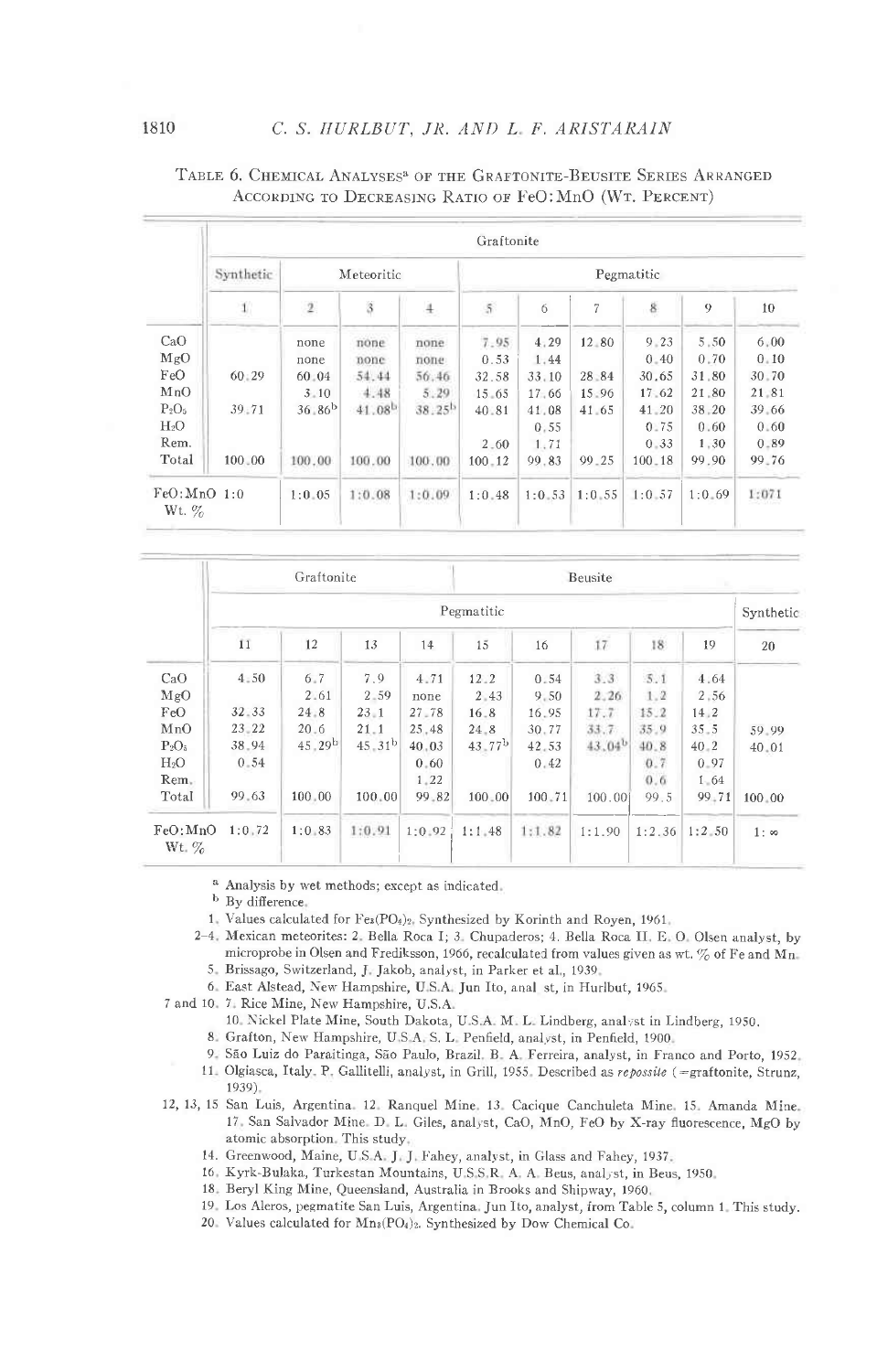

Frc. 5. Composition of minerals in the graftonite-beusite series, in weight percent of total divalent metal oxides. Note the limited fields in which both the pegmatitic and meteoritic members fall.

beusite is essentially equivalent to 50 mole percent of the same oxides

A differential thermal analysis of beusite from Los Aleros shows only one thermal reaction, an endothermic peak at  $960^{\circ}$ C resulting from fusion. The product is a black amorphous pellet, slightly magnetic. Like graftonite, beusite is soluble in acids.

It has already been mentioned that it is impossible to distinguish unequivocally between graftonite and beusite by physical and X-ray means. This is because ferrous and manganous ions convey similar properties to the minerals and because small percentages of calcium and magnesium greatly effect these properties. We, therefore, wish to stress that only through some quantitative determination of iron and manganese is it possible to distinguish between members of the series. For this reason, beusite may be as abundant as graftonite but has been over-Iooked in the past and misidentified by physical means as graftonite.

Lithiophilite. The chemical analysis of lithiophilite from Los Aleros is given in column 1 of Table 7. From the atomic proportions in column 4 the following empirical formula results:  $\rm{Li}_{0.95}(Mn_{0.48}Fe_{0.27}Mg_{0.22})$   $\rm{PO}_{3.95}$ which is close to  $Li(Mn,Fe,Mg)PO<sub>4</sub>$ . A DTA curve obtained using this mineral shows a sharp endothermic peak at 890"C which is attributed to fusion.

# PARENT MINERAL

Lindberg (1950) was unable to rationalize the axial ratios of graftonite obtained by X-ray methods with those obtained by Penfield from morphology. This indicated the possibility that Penfield was dealing with a pseudomorph of graftonite-triphylite after a high temperature mineral. With the hope of arriving at the composition of the parent mineral the relative percentages of the two phases at Los Aleros were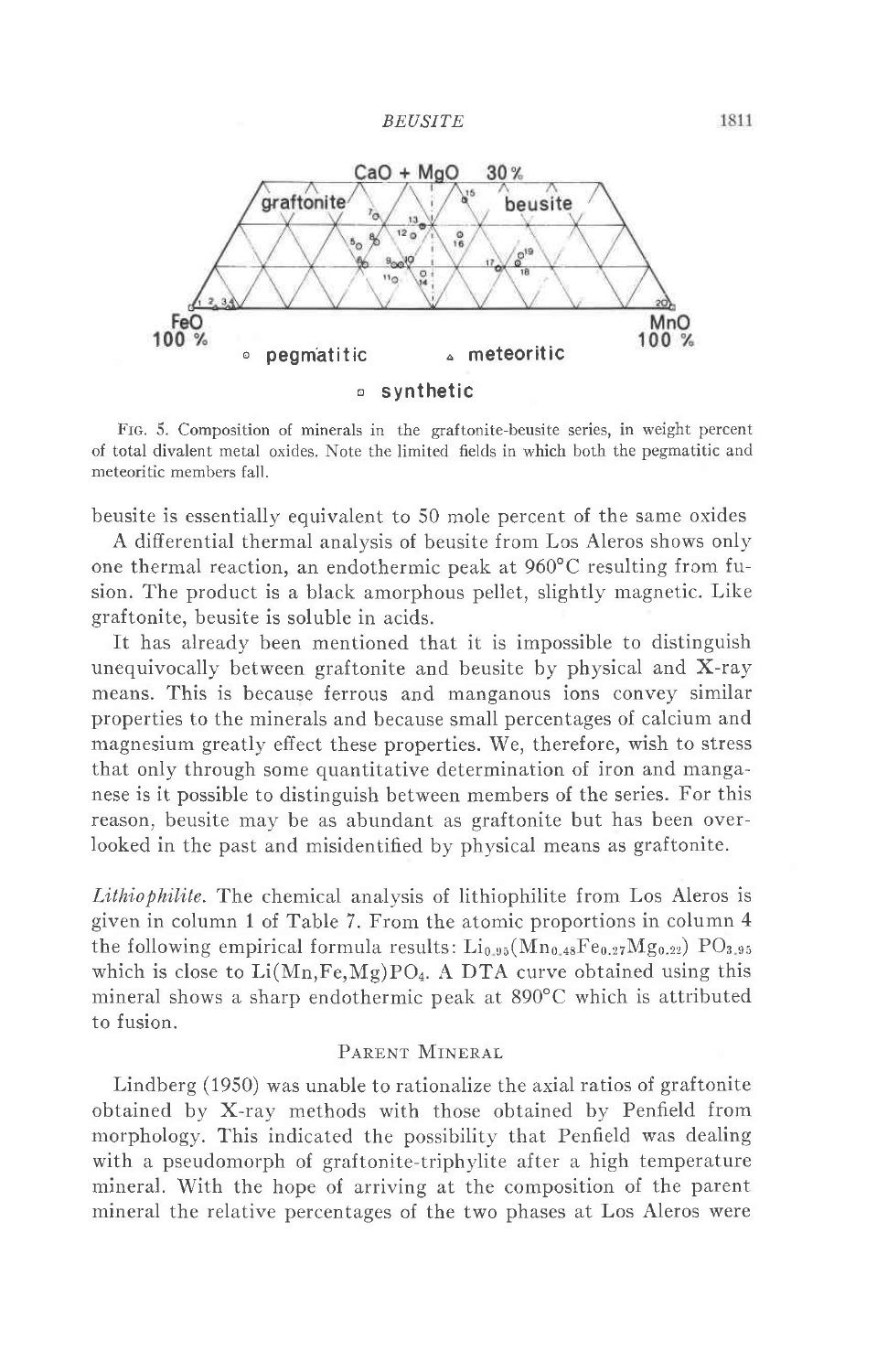|                           | Wt $\%$      | Wt $\%$<br>recalculated |                |        | Atomic proportions<br>$(P=1)$ |
|---------------------------|--------------|-------------------------|----------------|--------|-------------------------------|
|                           | $\mathbf{1}$ | $\overline{2}$          |                | 3      | 4                             |
| Li <sub>2</sub> O         | 9.40         | 9.58                    | Li             | 0.6412 | 0.9505                        |
| Na <sub>2</sub> O         | 0.03         | 0.03 <sup>a</sup>       | Na             | 0.0010 | $0.0015^{\rm a}$              |
| FeO                       | 12.8         | 13.04                   | Fe             | 0.1815 | 0.2690                        |
| MnO                       | 22.6         | 23.02                   | Mn             | 0.3245 | 0.4810                        |
| MgO                       | 6.33         | 6.45                    | Mg             | 0.1510 | 0.2238                        |
| $P_2O_5$                  | 47.0         | 47.88                   | P              | 0.6746 | 1.0000                        |
| CaO                       | none         |                         |                |        |                               |
| SiO <sub>2</sub>          | 0.78         |                         | $\overline{O}$ | 2.6646 | 3.9498                        |
| $Al_2O_3$                 | 0.50         |                         |                |        |                               |
| $H_2O-110^{\circ}C$       | 0.10         |                         |                |        |                               |
| $H_2O+110$ <sup>o</sup> C | 0.15         |                         |                |        |                               |
|                           | 99.69        | 100.00                  |                |        |                               |

TABLE 7. CHEMICAL ANALYSIS OF LITHIOPHILITE FROM LOS ALEROS. **SAN LUIS, ARGENTINA** 

 $^a$  The amount of Na<sub>2</sub>O is so small that it is omitted in the empirical formula.

1. Dr. Jun Ito, analyst, by wet methods. A spectrographic analysis showed traces of Cu, Bi, Ba, Sr, and Ag.

2. Analysis recalculated to 100 percent disregarding SiO<sub>2</sub>, Al<sub>2</sub>O<sub>3</sub> and H<sub>2</sub>O.

determined from thin sections. In both lamellar and granular intergrowth the volume percentages were: beusite 82, lithiophilite 18. Using these volumes, the chemical analyses of Tables 5 and 7, and the measured specific gravities, we arrive at a composition of the original material that can be expressed as  $(Li_{0.96}Mn_{1.62}Fe_{0.67}Mg_{0.27}Ca_{0.24})$  (PO<sub>3.99</sub>)<sub>2</sub> or  $(Li,Mn,Fe,Mg,Ca)_{3.16}(PO_4)_2$ . This suggests that the parent phase was a disordered high temperature lithium graftonite rather than a different mineral.

In the formation of the low-temperature phases all the lithium became concentrated in the lithiophilite whereas all the calcium went to beusite. At the same time there was a substantial migration of  $Mn^{2+}$  and  $Fe^{2+}$ from the space now occupied by lithiophilite toward the beusite portion, and of  $Mg^{2+}$  in the opposite direction.

In a study of the banded graftonite-sarcopside from Alstead, New Hampshire, Hurlbut (1965) assumed a migration of  $Ca^{2+}$  and  $Mn^{2+}$ to graftonite and of  $Mg^{2+}$  and  $Fe^{2+}$  toward sarcopside. He reported the parent phase to be a graftonite-like mineral. It seems reasonable to conclude that when the parent pegmatitic material does not contain lithium the exsolved mineral is sarcopside. But when lithium is present triphylite or lithiophilite is exsolved depending on the Fe: Mn ratio.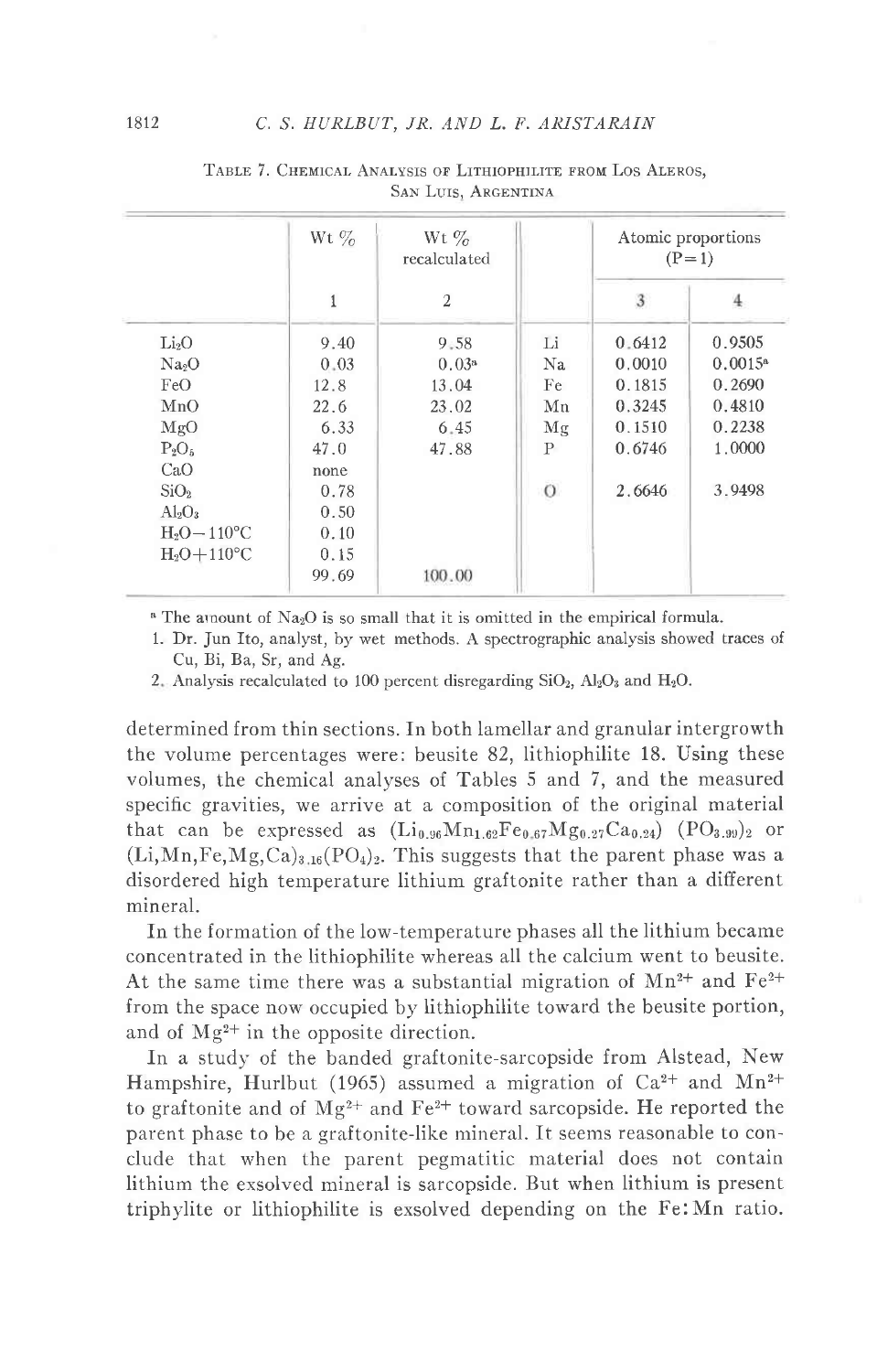In all graftonite intergrowths reported (Penfield, 1900; Parker et al, 1939; Glass and Fahey, 1937; Berman, 1927) the associated mineral is triphylite. In the 5 intergrowths from Argentina mentioned in this paper all have triphylite-lithiophilite. Chemical analyses show that triphylite is present with graftonite at Ranquel but that lithiophilite is associated with beusite at Los Aleros.

#### **ACKNOWLEDGMENTS**

The writers wish to express their appreciation to Dr. Hugo E. Moni of the Geological Survey of San Luis Province, Argentina who, as a member of the expedition gave valuable assistance in the field. Thanks are also due to Dr. H. L. Rossetto and Mr. R. Tejeiro for providing us with unpublished reports from the files of the Instituto Nacional de Geologia y Mineria of Argentine Republic. Support of the work in both field and laboratory by grants (GP 2314 and GA 874) from the National Science Foundation is gratefuily acknowledged.

### REFERENCES

- ANGELELLI, V. AND C. A. RINALDI (1963) Yacimientos de minerales de litio de las Provincias de San Luis y Córdoba, Argent. Repub., Com. Nac. Energía Atómica, Informe, 91,  $1 - 79.$
- BERMAN, H. (1927) Graftonite from a new locality in New Hampshire. Amer. Mineral., 12, l7o-172.
- BEUS, A. A. (1950) Magniophilite and mangankoninckite, two new minerals from pegmatites. Dokl. Akad. Nauk S.S.S.R., 73, 1267-1279 [In Russian].
- BROOKS, J. H. AND C. H. SHIPWAY (1960) Mica Creek pegmatites, Mount Isa, North-Western Queensland, Aust, Queensland Gov. Mining J., 61, 511-522.
- FRANCO, R. R. AND M. C. PORTO (1952) Graftonite de São Luiz de Paraitinga, São Paulo, Brazil. Avais Acad. Brasil Cienc., 24, 267-271.
- GLASS, J. J. AND J. J. FAHEY (1937) Graftonite from Greenwood, Maine. Amer. Mineral., 22,1035-1039.
- GONZÁLES, R. R. L. (1957) Descripción geológica de la Hoja 22g., Quines, Provincia de San Luis. Argent. Repub., Dir. Nac. Minería, Bol., 87, 1-51.
- GONZÁLEZ BONORINO, F. (1950) Algunos problemas geológicos de las Sierras Pampeanas. Rev. Asoc. Geol. Argent., 5, 81-110.
- GRILL, E. (1935) Su un fosfato di ferro e di manganese delle pegmatiti di Olgiasca. Period. Mineral. Roma, 6, 19-23.
- HERRERA, A. O. (1963) Las pegmatitas de la Sierra de San Luis, Estructura interna, mineralogía y génesis. Rev. Asoc. Geol. Argent., 18, 42-71.
- HURLBUT, C. S., JR. (1965) Detailed description of sarcopside from East Alstead, New Hampshire. Amer. Mineral., 50, 1689-1707.
- JESÚS, A. M. DE (1933) Pegmatites mangano-Litiniferas da regiao de Mangualde. Com. Serv. Geol. Portugal, 19, 65-210.
- KORINTH, J. AND P. ROYEN (1961) Reaktionen im system Fe2O<sub>3</sub>/Fe PO<sub>4</sub>. Z. Anorg. Allq. Chem., 313, 121-137.
- LINARES, E. (1959) Los métodos geocronológicos y algunas edades de minerales de la Argentina obtenidas por medio de la relación plomo-uranio. Rev. Asoc. Geol. Argent., t4, 181-217.
- LINDBERG, M. L. (1950) Arrojadite, huhnerkobelite and graftonite. Amer. Mineral., 35, 59,76.